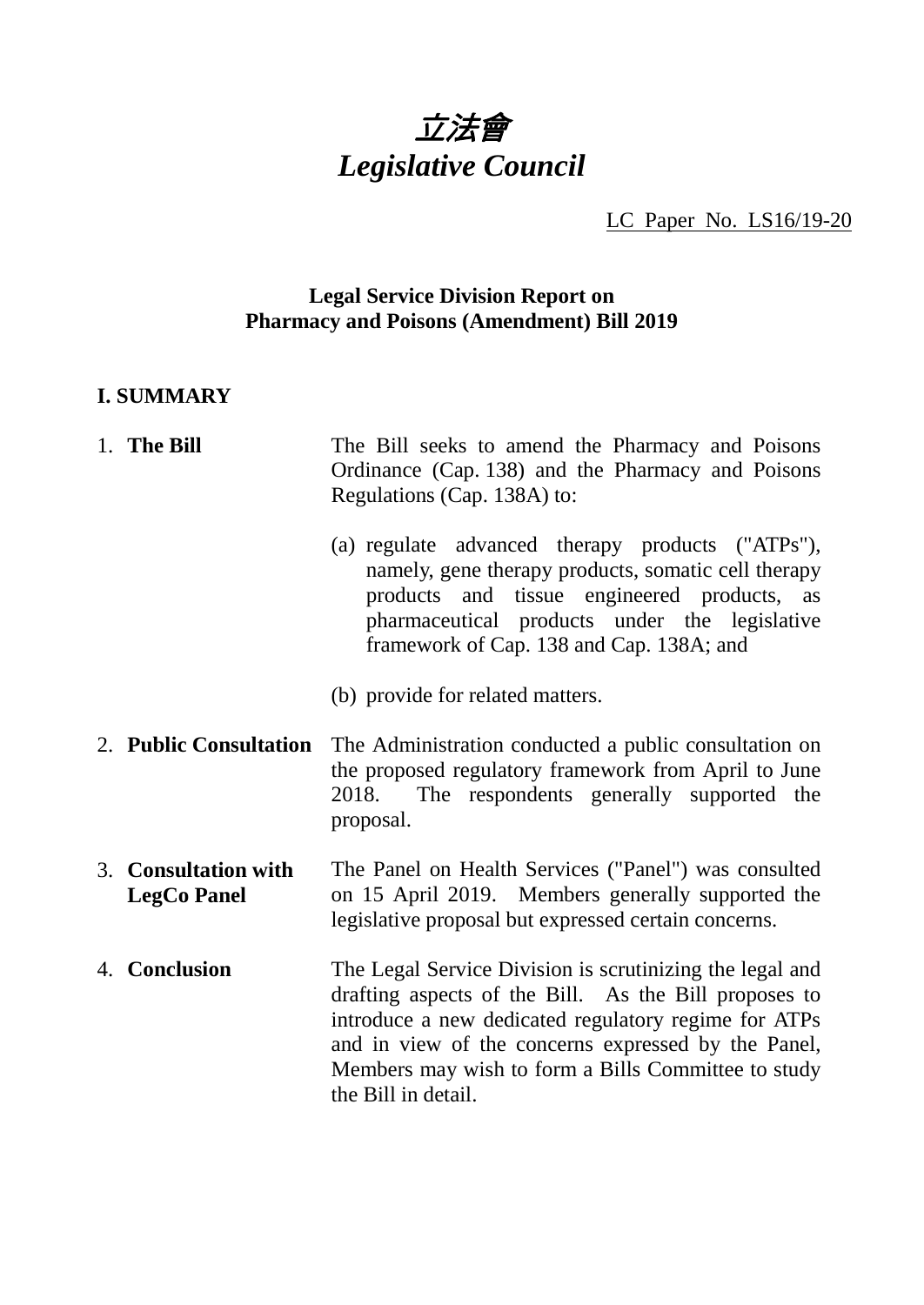## **II. REPORT**

The date of First Reading of the Bill is 30 October 2019. Members may refer to the Legislative Council ("LegCo") Brief (File Ref.: FHB/H/53/4) issued by the Food and Health Bureau on 16 October 2019 for further details.

 $-2-$ 

# **Object of the Bill**

2. The Bill seeks to amend the Pharmacy and Poisons Ordinance (Cap. 138) and the Pharmacy and Poisons Regulations (Cap. 138A) to:

- (a) regulate advanced therapy products ("ATPs") as pharmaceutical products under the legislative framework of Cap. 138 and Cap. 138A; and
- (b) make related amendments.

# **Background**

3. According to paragraph 2 of the LegCo Brief, ATPs are innovative medical products based on genes, cells and tissues. There is currently no dedicated regulatory framework for ATPs. As stated in paragraph 3 of the LegCo Brief, in view of the high risks associated with the rapid scientific advancement, the Administration considers it necessary to introduce a clear and dedicated regulatory framework on the research and therapeutic use of ATPs in order to safeguard public health and facilitate their development. Further, given that the manufacture of ATPs can be in small batch and personalized, the Administration considers that introducing a clear regulatory framework with international standards can facilitate the research and development of scientific institutions.

4. As mentioned in paragraph 20 of the LegCo Brief, following the recommendations of the Working Group on Regulation of Premises Processing Health Products for Advanced Therapies and the Task Force on Regulation of Advanced Therapeutic Products in Hong Kong, the Administration proposed that gene therapy products and high-risk cell and tissue therapy products should be designated as ATPs and regulated as pharmaceutical products under Cap. 138. the 2018 Policy Address, the Chief Executive announced that the Government would introduce legislation to regulate ATPs with an aim to safeguarding public health. $^1$  $^1$ 

<span id="page-1-0"></span><sup>&</sup>lt;sup>1</sup> Please refer to paragraph 201 of the 2018 Policy Address.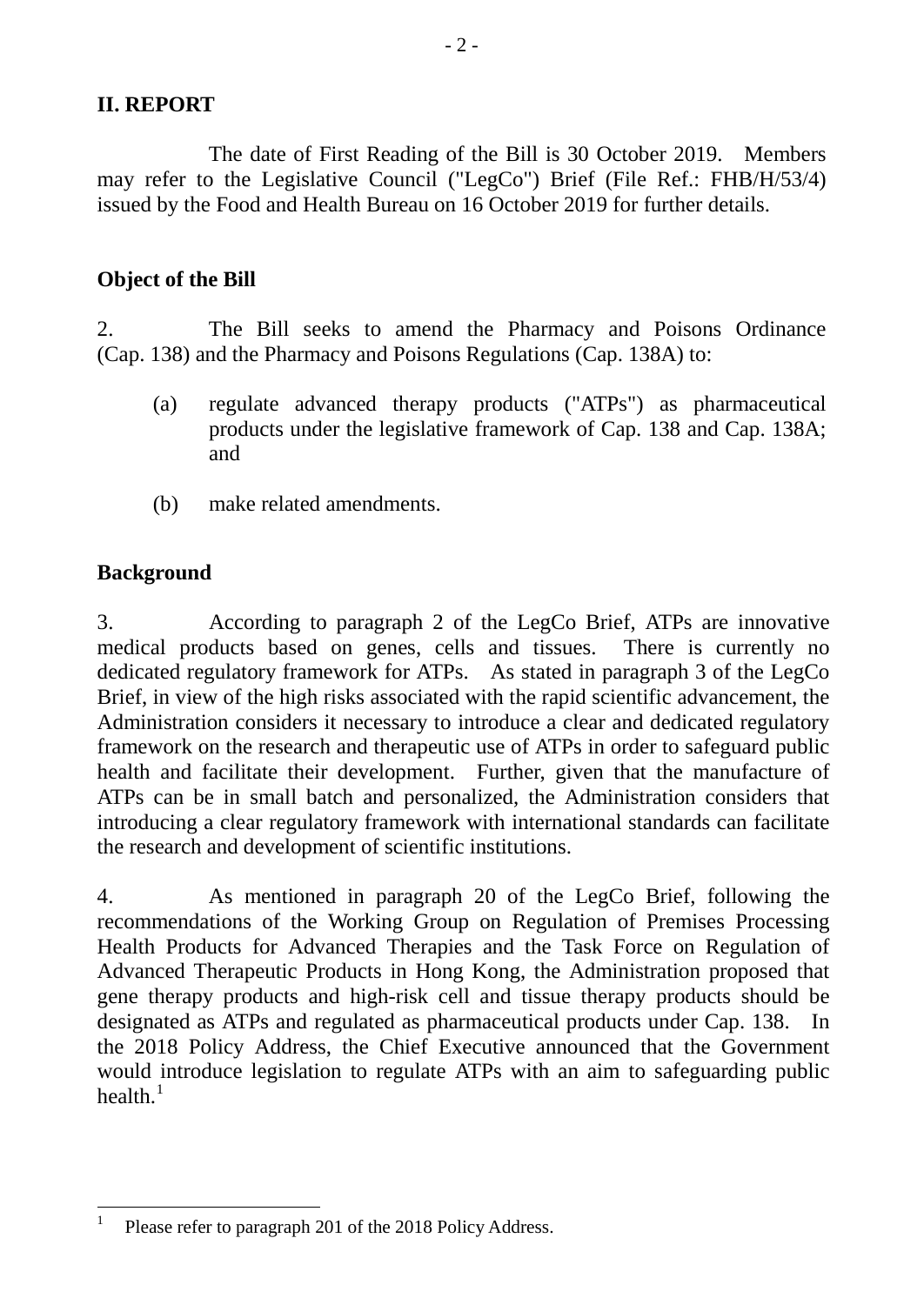#### **Provisions of the Bill**

5. The key provisions of the Bill are summarized in the ensuing paragraphs.

## Definition of ATP (clauses 3(3) and 4 of the Bill)

6. Under the proposed section 2(1) of Cap. 138, ATP is defined to mean a gene therapy product, a somatic cell therapy product, or a tissue engineered product, that is for human use. These products are also respectively defined in the proposed section 2(1) of Cap. 138.

## Regulating ATPs as pharmaceutical products under Cap. 138 and Cap. 138A

7. Clause 3(2) and (3) of the Bill proposes to amend the current definition of "pharmaceutical product" under section 2 of Cap. 138 to include ATP so that the regulatory framework under Cap. 138 and Cap. 138A would apply to ATPs. These include registration prior to marketing, prior approval for clinical trials, and import and export control. Apart from the existing provisions of Cap. 138 and Cap. 138A, ATPs would also be subject to certain special requirements proposed in the Bill. These requirements are set out below.

# *Proposed licensing requirements for the manufacture of ATPs (clauses 3 and 4 of the Bill)*

8. Regulation 29 of Cap. 138A currently provides that a person must not manufacture any pharmaceutical product on any premises unless the person is the holder of a licence to manufacture pharmaceutical products on those premises. A licence would therefore be required for the manufacturing of ATP under the proposed regime of the Bill. Under the proposed definition of "manufacture" in the proposed section 2(1) of Cap. 138, manufacture, in relation to ATPs, would not include the individual dispensing on a prescription or otherwise of an ATP the dispensing of which does not involve substantial manipulation of cells or tissues. "Substantial manipulation", in relation to cells or tissues, as defined in the proposed section 2(1) of Cap. 138, would not include the manipulation processes set out in the proposed new Schedule to Cap. 138. Under the proposed new section 38 of Cap. 138, the Director of Health may amend the Schedule by notice published in the Gazette and such notice would be subsidiary legislation subject to negative vetting by LegCo.

*Proposed record keeping requirements applicable to ATPs (clauses 7, 11(1), (4) to (6) and 13 of the Bill)*

9. The Bill seeks to amend regulations 28, 35 and 39 of Cap. 138A to require: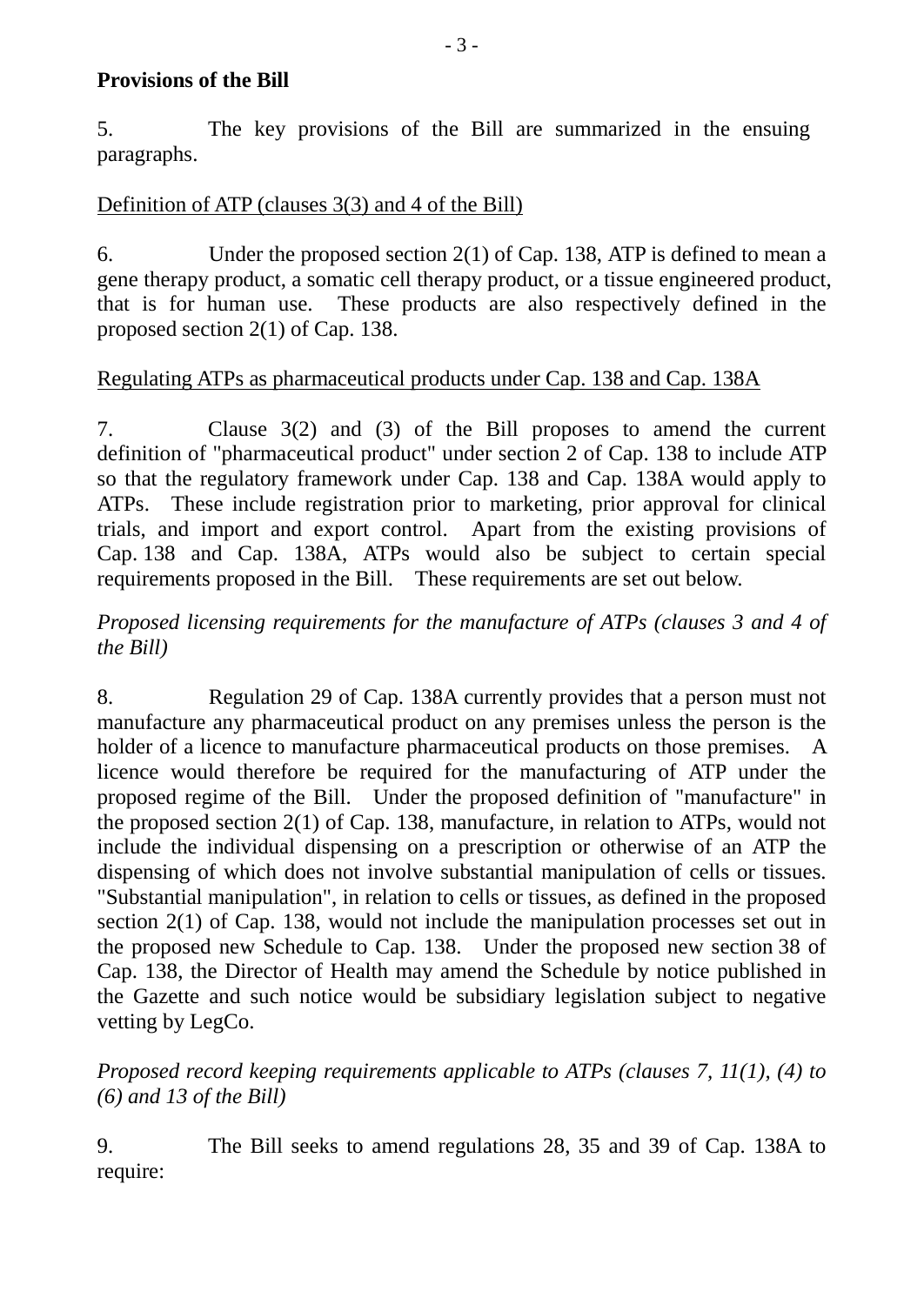- (a) a licensed wholesale dealer or licensed manufacturer to record, for each transaction by which ATP is supplied for use by a registered medical practitioner or registered dentist, the name and address of the practitioner or dentist;
- (b) a licensed manufacturer to maintain adequate records in respect of each ATP prepared by the manufacturer that is sold or supplied for use by a registered medical practitioner or registered dentist which show the name and address of the practitioner or dentist;
- (c) a licensed manufacturer to maintain adequate records in respect of each ATP prepared by the manufacturer containing or consisting of cells or tissues which show the name and address of the person from whom the cells or tissues used for the preparation of the product were obtained and the unique donation identifier; and
- (d) a licensed wholesale dealer or licensed manufacturer to preserve the records relating to ATPs for a period of 30 years after the expiry date of the product, and provide for the transfer of the said records to the Pharmacy and Poisons Board if the ATP wholesale dealer or manufacturer ceases to operate.

# *Proposed labelling requirements applicable to ATPs (clause 9(4) of the Bill)*

10. The Bill proposes to add to the list of particulars required to be labelled on the container of each pharmaceutical product currently under regulation 31 of Cap. 138A the product code and unique donation identifier of ATP, and where the ATP concerned is for autologous use only, the unique recipient identifier and the English words "For autologous use only" or the Chinese characters "只供自體使用".

# *Proposed obligation to keep photographs of ATPs (clause 10(1) to (4) of the Bill)*

11. Under regulation 33(4) of Cap. 138A, a licensed manufacturer must, subject to certain exceptions, retain a control sample of each batch of finished products under suitable storage conditions for a prescribed period.

12. The Bill seeks to amend regulation 33 of Cap. 138A to provide that a licensed manufacturer of an ATP containing or consisting of cells or tissues would only be required to keep photographs that clearly present the prescribed particulars of each batch of finished products for a period of not less than one year after the expiry date of the products.